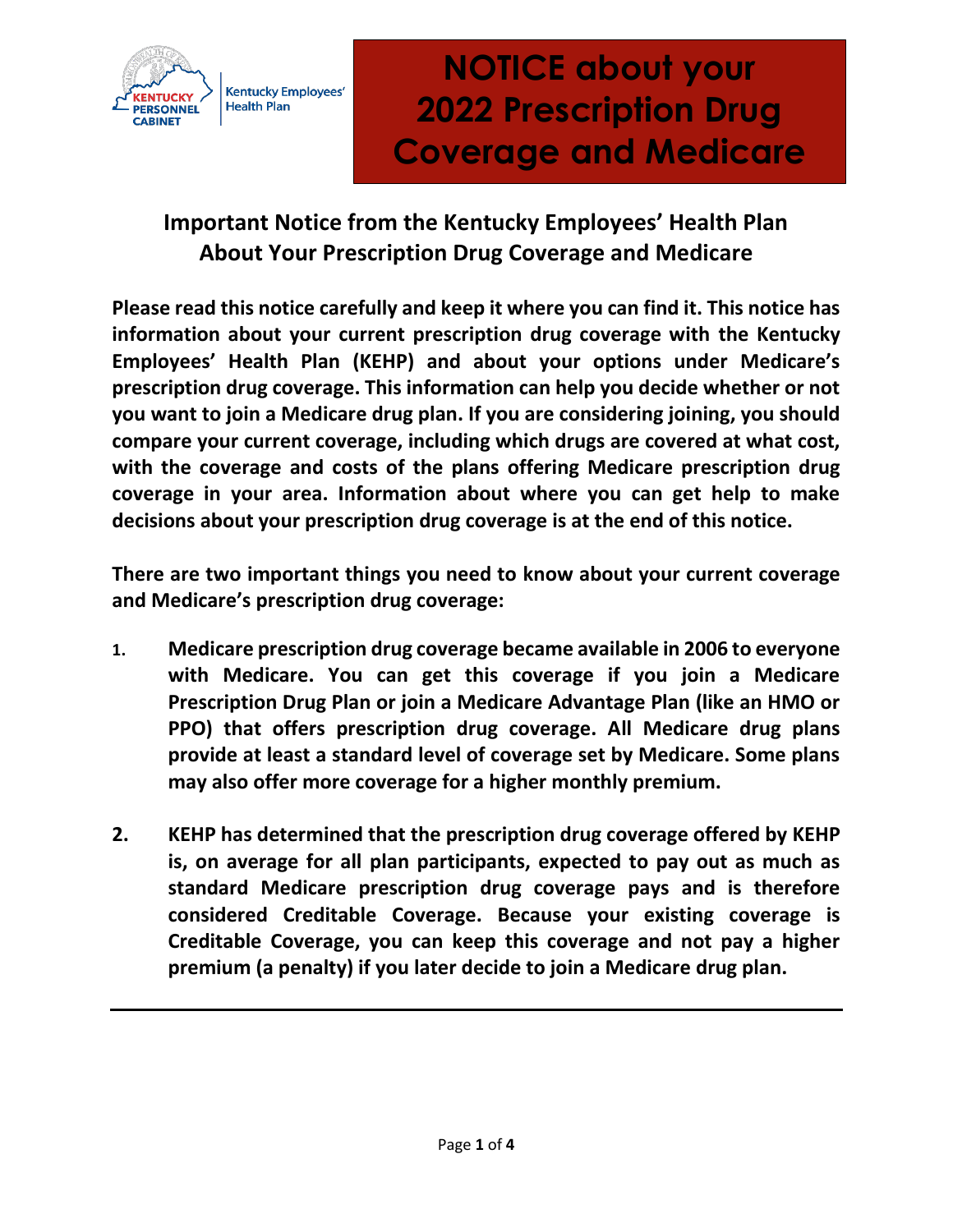### **Questions and Answers About Your Prescription Drug Coverage and Medicare**

#### **When Can You Join A Medicare Drug Plan?**

You can join a Medicare drug plan when you first become eligible for Medicare and each year from October 15th to December 7th.

However, if you lose your current creditable prescription drug coverage, through no fault of your own, you will also be eligible for a two (2) month Special Enrollment Period (SEP) to join a Medicare drug plan.

#### **What Happens To Your Current Coverage If You Decide to Join A Medicare Drug Plan?**

If you decide to join a Medicare drug plan, your current KEHP coverage will not be affected. Below are the KEHP prescription drug coverage plan provisions/options under the various KEHP plans.

| <b>Plan Options</b>            | <b>LivingWell CDHP</b>       |                       | <b>LivingWell PPO</b>                                                                                |                       |
|--------------------------------|------------------------------|-----------------------|------------------------------------------------------------------------------------------------------|-----------------------|
|                                | <b>In-Network</b>            | <b>Out-of Network</b> | <b>In-Network</b>                                                                                    | <b>Out-of Network</b> |
| Lifetime Maximum               | Unlimited                    | Unlimited             | Unlimited                                                                                            | Unlimited             |
|                                |                              |                       |                                                                                                      |                       |
| <b>Health Reimbursement</b>    | Single \$500; Family \$1,000 |                       | Not Applicable                                                                                       |                       |
| <b>Arrangement (HRA)</b>       |                              |                       |                                                                                                      |                       |
|                                |                              |                       |                                                                                                      |                       |
| <b>Annual Deductible</b>       | \$1,500/\$2,750              | \$2,750/\$5,250       | \$1,000/\$1,750                                                                                      | \$1,750/\$3,250       |
|                                | (Single/Family)*             | (Single/Family)*      | (Single/Family)**                                                                                    | (Single/Family)**     |
|                                |                              |                       |                                                                                                      |                       |
| Annual<br><b>Rx</b><br>Out-of- | \$3,000/\$5,750              | \$5,750/\$11,250      | \$2,500/\$5,000                                                                                      | \$5,000/\$10,000      |
| <b>Pocket Maximum</b>          | (Single/Family)*             | (Single/Family)*      | (Single/Family)                                                                                      | (Single/Family)       |
| 30-Day Supply                  |                              |                       |                                                                                                      |                       |
| Tier 1 - Generic               | Deductible then              | Deductible then       | \$20                                                                                                 | \$40                  |
| Tier 2 - Formulary             | 20%                          | 50%                   | \$40                                                                                                 | \$80                  |
|                                |                              |                       |                                                                                                      |                       |
|                                |                              |                       |                                                                                                      |                       |
| 90-Day Supply                  |                              |                       |                                                                                                      |                       |
| (Retail or Mail Order)         |                              |                       |                                                                                                      |                       |
| Tier 1 – Generic               | Deductible then              | Not Covered           | \$40                                                                                                 | Not Covered           |
| Tier 2 - Formulary             | 20%                          |                       | \$80                                                                                                 |                       |
|                                |                              |                       |                                                                                                      |                       |
|                                |                              |                       | The co-insurance amount for specialty drugs is 30%.                                                  |                       |
|                                |                              |                       | For members who participate in the PrudentRx<br>program, the cost for specialty drugs on the Prudent |                       |
|                                |                              |                       | Rx specialty drugs list is \$0.                                                                      |                       |
|                                |                              |                       |                                                                                                      |                       |

\* Applies to Medical and Pharmacy benefits

\*\* Applies to Medical benefits only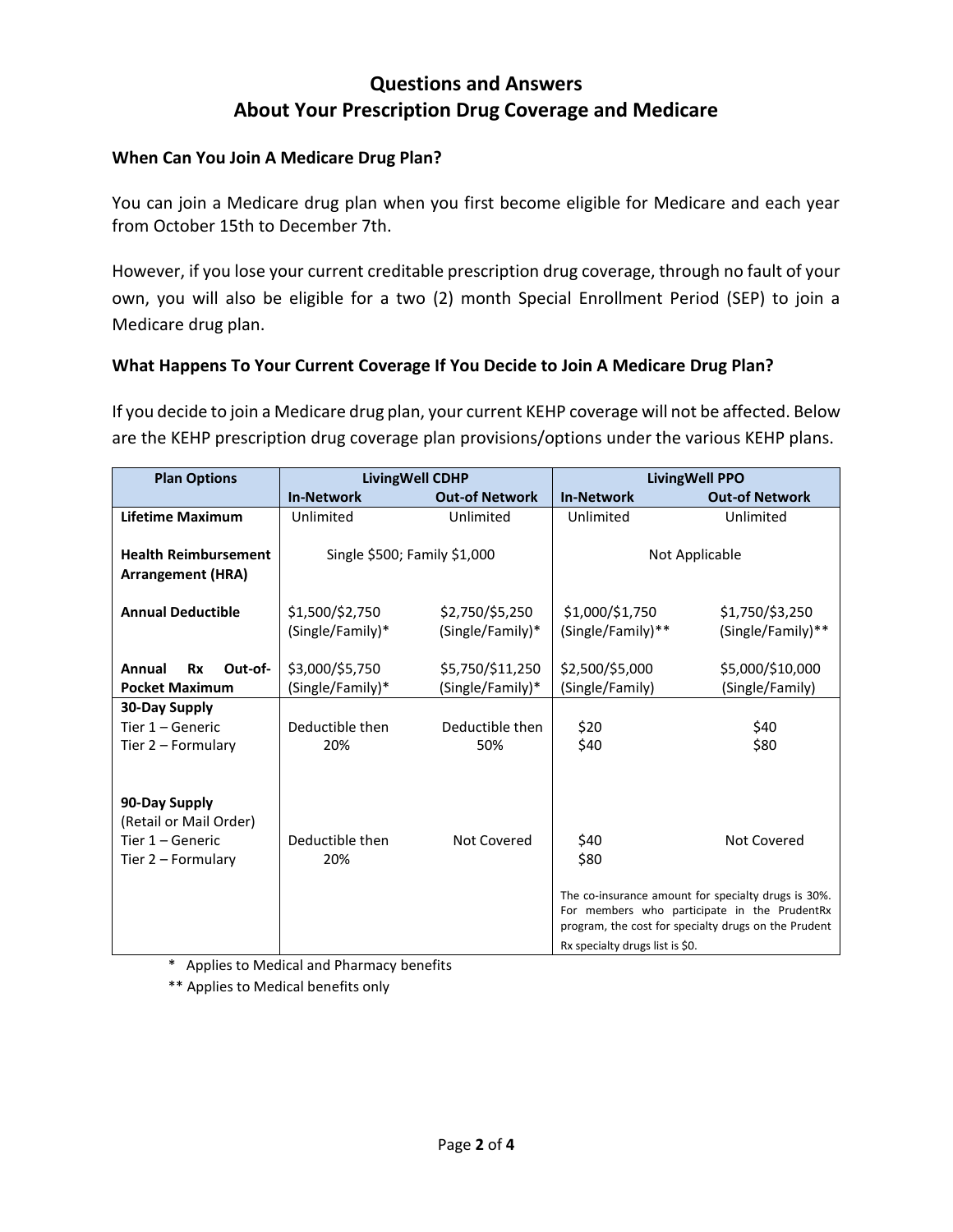| <b>Plan Options</b>                                                                   | <b>LivingWell Basic CDHP</b>        |                                      | LivingWell Limited High Deductible Plan |                                       |
|---------------------------------------------------------------------------------------|-------------------------------------|--------------------------------------|-----------------------------------------|---------------------------------------|
|                                                                                       | <b>In-Network</b>                   | <b>Out-of Network</b>                | <b>In-Network</b>                       | <b>Out-of Network</b>                 |
| <b>Lifetime Maximum</b>                                                               | Unlimited                           | Unlimited                            | Unlimited                               | Unlimited                             |
| <b>Health Reimbursement</b><br><b>Arrangement (HRA)</b>                               | Single \$250; Family \$500          |                                      | Not Applicable                          |                                       |
| <b>Annual Deductible</b>                                                              | \$2,000/\$3,750<br>(Single/Family)* | \$3,250/\$6,250<br>(Single/Family)*  | \$4,250/\$8,250<br>(Single/Family)*     | \$8,250/\$16,250<br>(Single/Family)*  |
| Annual<br>Rx<br>Out-of-<br><b>Pocket Maximum</b>                                      | \$4,000/\$7,750<br>(Single/Family)* | \$7,750/\$11,250<br>(Single/Family)* | \$5,250/\$10,250<br>(Single/Family)*    | \$10,250/\$20,250<br>(Single/Family)* |
| <b>30-Day Supply</b><br>Tier 1 – Generic<br>Tier 2 – Formulary                        | Deductible then<br>30%              | Deductible then<br>50%               | Deductible then<br>50%                  | Deductible then<br>60%                |
| 90-Day Supply<br>(Retail or Mail Order)<br>Tier $1 -$ Generic<br>Tier $2$ – Formulary | Deductible then<br>30%              | Not Covered                          | Deductible then<br>50%                  | Not Covered                           |

Applies to Medical and Pharmacy benefits

Notes:

- Copays do not accumulate toward the deductible, but they do accumulate toward the applicable out-of pocket maximum.

- For the LivingWell CDHP, LivingWell Basic CDHP, and the LivingWell Limited High Deductible Plan, all covered expenses apply to the out-of-pocket maximum, except routine well child and routine well adult.

- For the LivingWell PPO, the out-of-pocket maximum accumulates separately and independently for medical and prescription drug benefits.

- Certain drugs to treat diabetes, COPD, and asthma are subject to reduced co-pays and co-insurance with no deductibles. A 90-day supply of maintenance drugs is subject to lower co-pays and co-insurance.

- Select preventive therapy drugs bypass the deductible on the CDHP and the Limited High Deductible Plans.

If you decide to join a Medicare drug plan and drop your current KEHP coverage, be aware that you and your dependents may not be able to get this coverage back.

#### **When Will You Pay A Higher Premium (Penalty) To Join A Medicare Drug Plan?**

You should also know that if you drop or lose your current coverage with KEHP and don't join a Medicare drug plan within 63 continuous days after your current coverage ends, you may pay a higher premium (a penalty) to join a Medicare drug plan later.

If you go 63 continuous days or longer without creditable prescription drug coverage, your monthly premium may go up by at least 1% of the Medicare base beneficiary premium per month for every month that you did not have that coverage. For example, if you go nineteen months